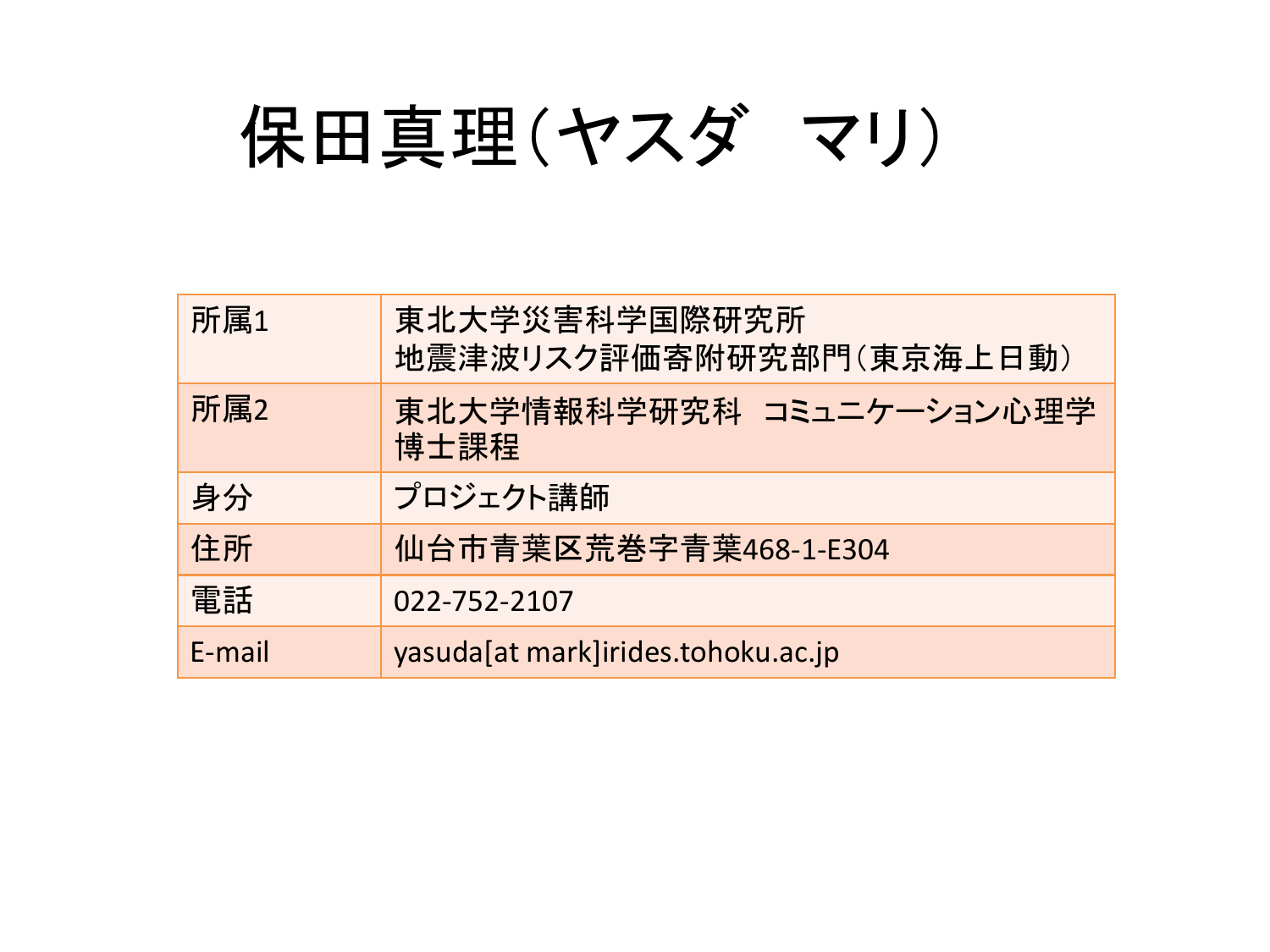#### 研究テーマ:

#### 減災意識啓発手法の開発とその効果検証

―小学校児童から家族や地域への波及効果も視野に入れて―

①人間の災害対応においては、自然災害に関する知識が必要であると 同時に、緊急時の判断力・行動力が重要である

②いざというときの対応に関して日頃からの意識づけが必要である

③自然災害科学分野の解説だけでは十分な意識づけが難しい

④自然災害に備える意識を高めるための教育手法の開発が急がれている

実施した意識啓発教育プログラムにより、児童の意識向上が証明され、向上した減災意識が 一定の期間継続することが証明されるかどうかを県内外の小学校に協力を依頼し、高学年児童 を対象として、減災教育の実践活動を行い、児童の減災に対する意識がどのように変化するか を質問紙による調査によって継続的に追跡する。

教育方法としては、現在まで考案し使用しているクイズやゲームの要素を取り入れたグループ ワーク、グループワーク後のディスカッション、プレゼンテーションなどによって、児童は頭の中に 芽生えた減災意識を自らの学びによって具体化することができ、その結果、現実場面での減災 行動に結びつくような意識づけが可能となるのではないかと期待される。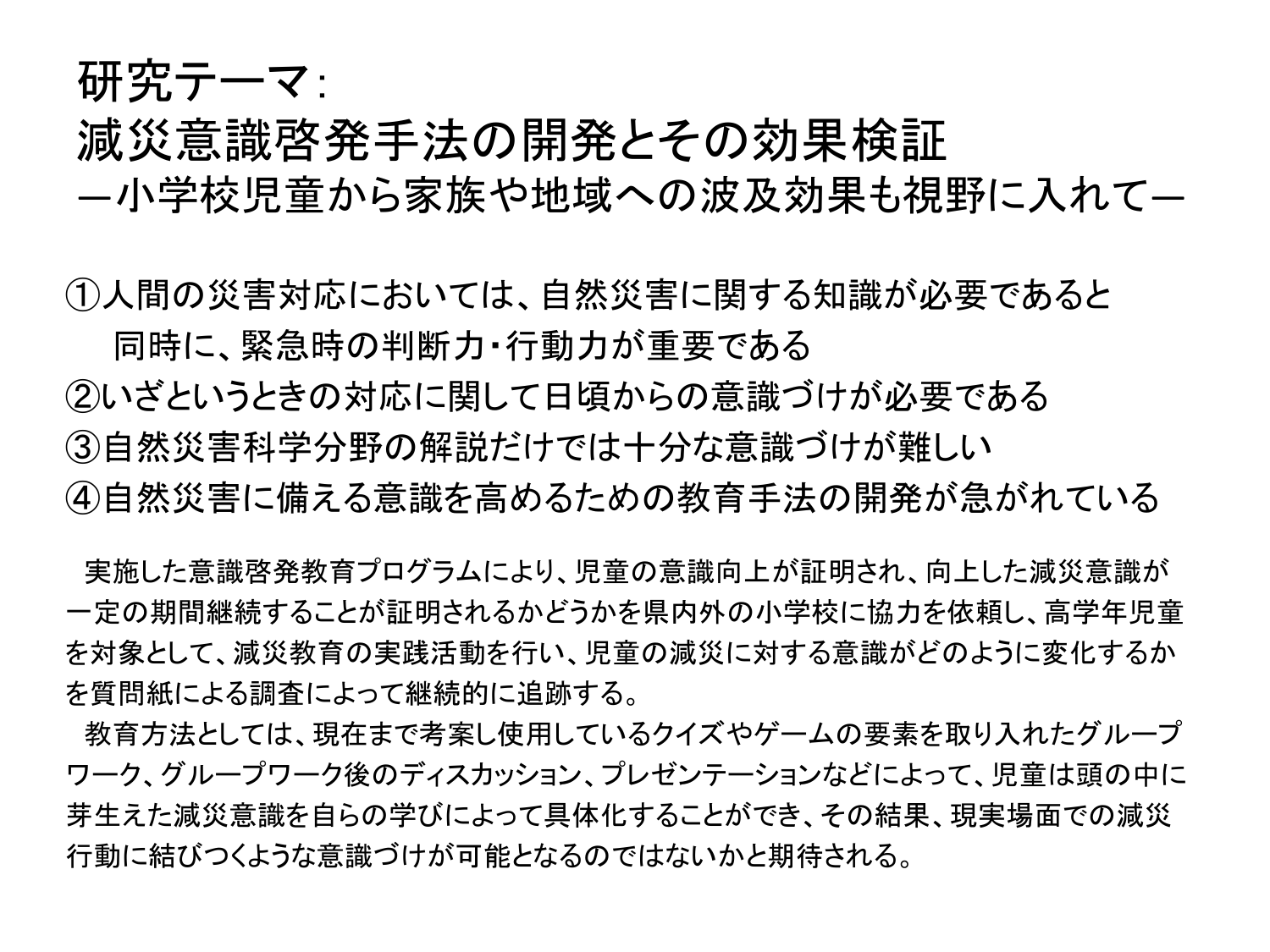

- 2013.8.28 "災害と共存して『生きる力』"とは 「『生きる力』の普及の方策について日本繊維製品消費学会 東北福祉大学
- 2014.7.25 "津波への災害対応能力を向上させるための実践的教育プログラム" APRU,マルチハザードプログラム 東北大学
- 2013.9.25-28 "Education practice program for improving response capability to survive from tsunami" ITS2013 ギョジェク トルコ
- 2014.1.30-31 "Education practice program for improving response capability to survive from tsunami"ハワイ大学・東北大学災害科学国際研究所連 携シンポジウム アメリカ合衆国 ホノルル
- 2014.11.24-25 "Practical education program for improving respnce capability to survive from Tsunami " インドネシア ジャカルタ
- 2015.3.14-18 "Science delivery and the Gensai Pocket "YUI" Project" The 3rd UN World Conference on Disaster Risk Reduction 2015 Sendai,Japan
- 2015.5.6-8 "A practical application of children's disaster education program in the Philippines" 6th International Conference on Safety and Security Engineering, Opatija, Croatia
- 2015.6.22-7.2"Project GENSAI: A practical application of children's disaster education at school" IUGG2015, Prague, Czech Republic
- 2016.5.22-26 "The effectiveness of utilizing newly developed educational method: A new educational tools to increase the risk perception" The Japan Geoscience Union Meeting 2016, Chiba, Japan
- 2016.6.20-22 "Educational tools for risk recognition and awareness of disaster mitigation as needed to lessen damage from tsunamis" Society for Risk Analysis Europe Conference 2016
- 2016.11.22-23 "Disaster reduction education to increase awareness against Tsunami disasters in Indonesia and Japan" Ache, Indonesia
- 2017.5-15-18 "The effectiveness of utilizing newly developed educational method: A new educational tools to increase the risk perception" Japan-Korea Bilateral Joint Seminar, Busan, South Korea
- 2017.6.6-7 "Preparing for natural disasters-Tool to connect cognitive ability to evacuation behavior-" Philippines and Japan disaster prevention seminar Kalibo, Philippines
- 2017.8.21-25 "Public awareness and education for disaster risk reduction-Bilateral cooperation between Japan and Indonesia-" ITS Bali 2017 Bali, Indonesia
- 2017.9.27-28 "参加者の満足度に注目した避難(防災)訓練設計ー長命ヶ丘連合町内会における訓練満足度調査に着目してー" 日本自然災害学会 長岡, 新潟
- 2017.11.26-28 "Educational program to increase awareness of disaster reduction -Practice examples linked to society of Tohoku University-" World Bosai Forum2017 Sendai,Japan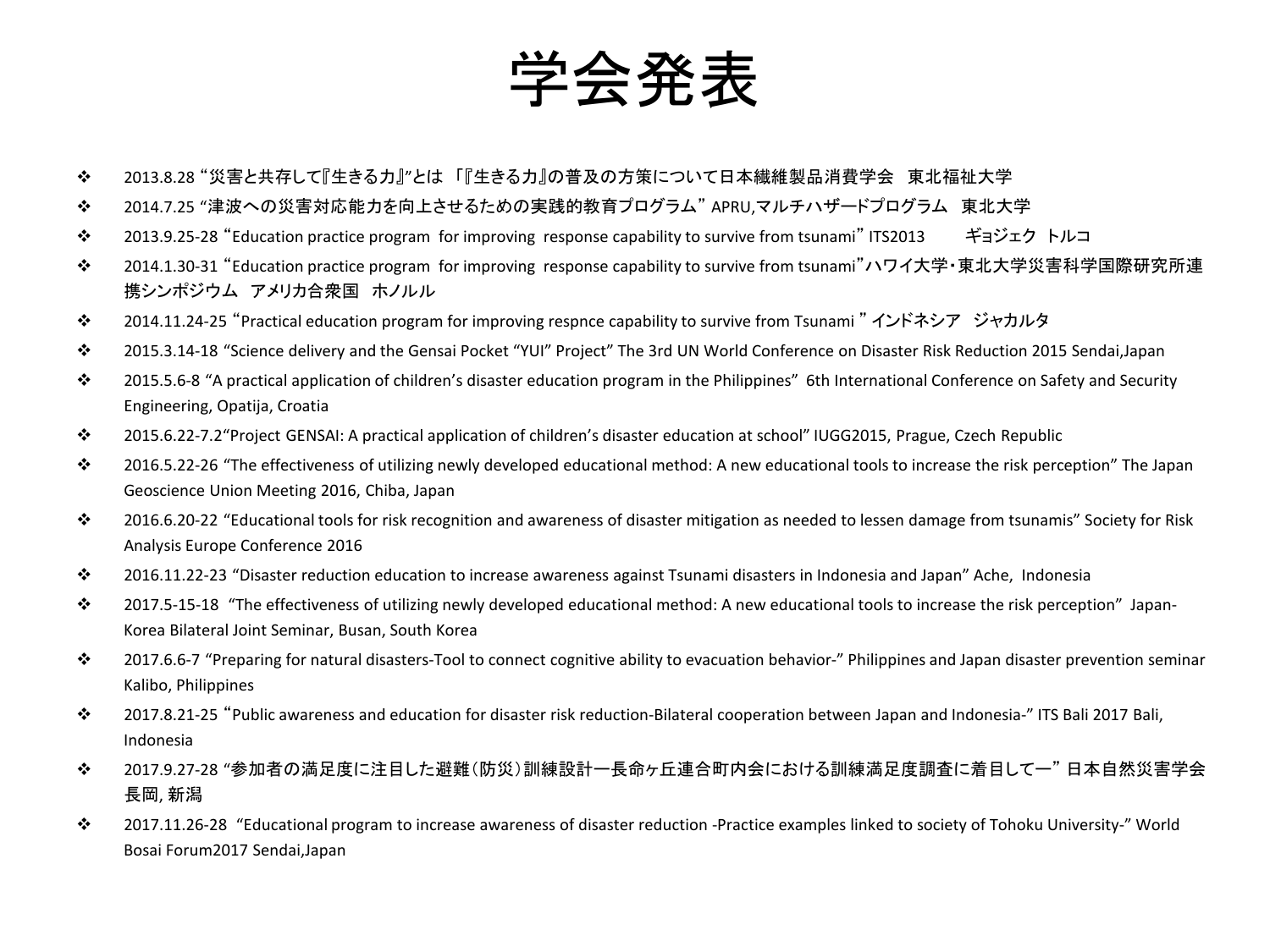### 紀要・論文・書籍

- "スリランカ共和国での津波復興・リスク評価と地域防災活動の支援"今村 文彦, 後藤 和久, 保田 真理, 庄司 和 弘, 塚原 武士 津波工学研究報告第30号 p87-p91 2013
- "減災絵本「リオン」"保田真理, 林美千夫, 松本康裕, 黒田典子 NPO法人防災士会みやぎ 2014
- "自然災害から生延びる判断力向上のための減災学習ツールの開発と効果の検証ー減災ポケット「結」 と災害模 擬体験ブック"保 田真理, 今村文彦, サッパシー アナワット 東北地域災害科学研究 50 巻 p269-p273 2014
- "災害(リスク)と共存して「生きる力」" 保田真理 繊維製品 消費科学 55 巻 1 号 p16-p22 2014
- "ハワイでの減災教育出前授業 —内発的な教育プログラム開発"保 田真理, 今村文彦, サッパシー アナワット, ヌエン デイビッド 津波工学研究報告第31号 p41-p47 2015
- ◆ "自然災害から生き残るための認知力、判断力、行動力の育成を補助する教育プログラムの検証"保 田真理, 今 村文彦, サッパシー アナワット 第33回日本自然災害学会学術講演会講演概要集 p29-p30 2014 2014
- ❖ "2004年スマトラ地震津波地域及び2013年台風ハイエン被災地域への出前授業実施速報" 保 田真理, 今村文彦, サッパシー アナワット 東北地域災害科学研究第51巻 p37-p40 2015
- ◆ "第3回国連防災世界会議に向けて減災子供国際フォーラムの開催報告"保 田真理, 今村文彦, サッパシー アナ ワット 第34回日本自然災害学会学術講演会講演概要集 p153-154 2015
- "減災こども国際フォーラムの開催–2014年度減災意識啓発の活動"保 田真理, 今村文彦, サッパシー アナワット 津波工学研究報告第32号 p293-p299 2015
- "災害の経験を減災意識に繋ぐ〜減災「結」プロジェクトの実践〜"保田真理 「女性の会通信」第41号 p2-p3 2015
- \* "Survey of school damages and the initial stage recovery after Typhoon Haiyan, Leyte Province, the Philippines" Carine J YI, Mari YASUDA, Rui NOUCHI and Anawat SUPPASRIVolume 160,2016 of the WIT Transactions on the Built Environment p63-p70 2016
- "A practical application of children's disaster education program in the Philippines" Mari YASUDA, Carine J. YI, Rui NOUCHI and Anawat SUPPASRI Volume 160,2016 of the WIT Transactions on the Built Environment p145-p153 2016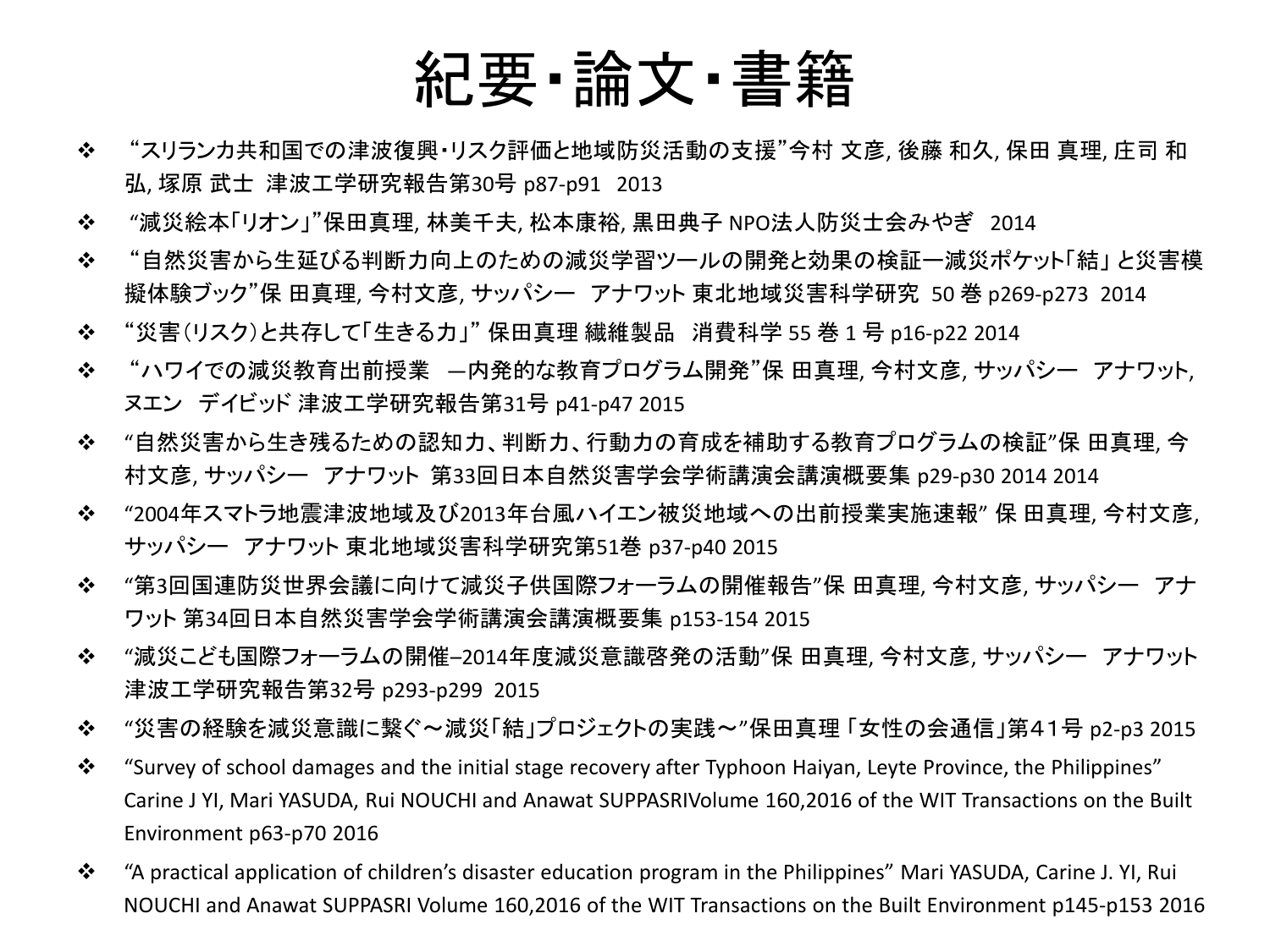## 紀要・論文・書籍

- ◆ "海と生きる〜未来ある子供たちと繋がる減災ポケット「結」プロジェクト〜"保田 真理 人と海洋の共生を めざして150人のオピニオン p304-p305 2017
- "参加者の満足度に注目した避難(防災)訓練設計ー長命ヶ丘連合町内会における訓練満足度調査に着 目してー"保田真理, 邑本俊亮, サッパシー アナワット, 今村文彦 第36回日本自然災害学会学術講演会 概要集 2017

#### 【査読付論文】

 "Assessment of Educational Methods for Improving Children's Awareness of Tsunamis and Other Natural Disasters: Focusing on Changes in Awareness and Regional Characteristics in Japan" Mari Yasuda, Toshiaki Muramoto, Rui Nouchi Geosciences 2018, 8, 47 doi:10.3390/geosciences8020047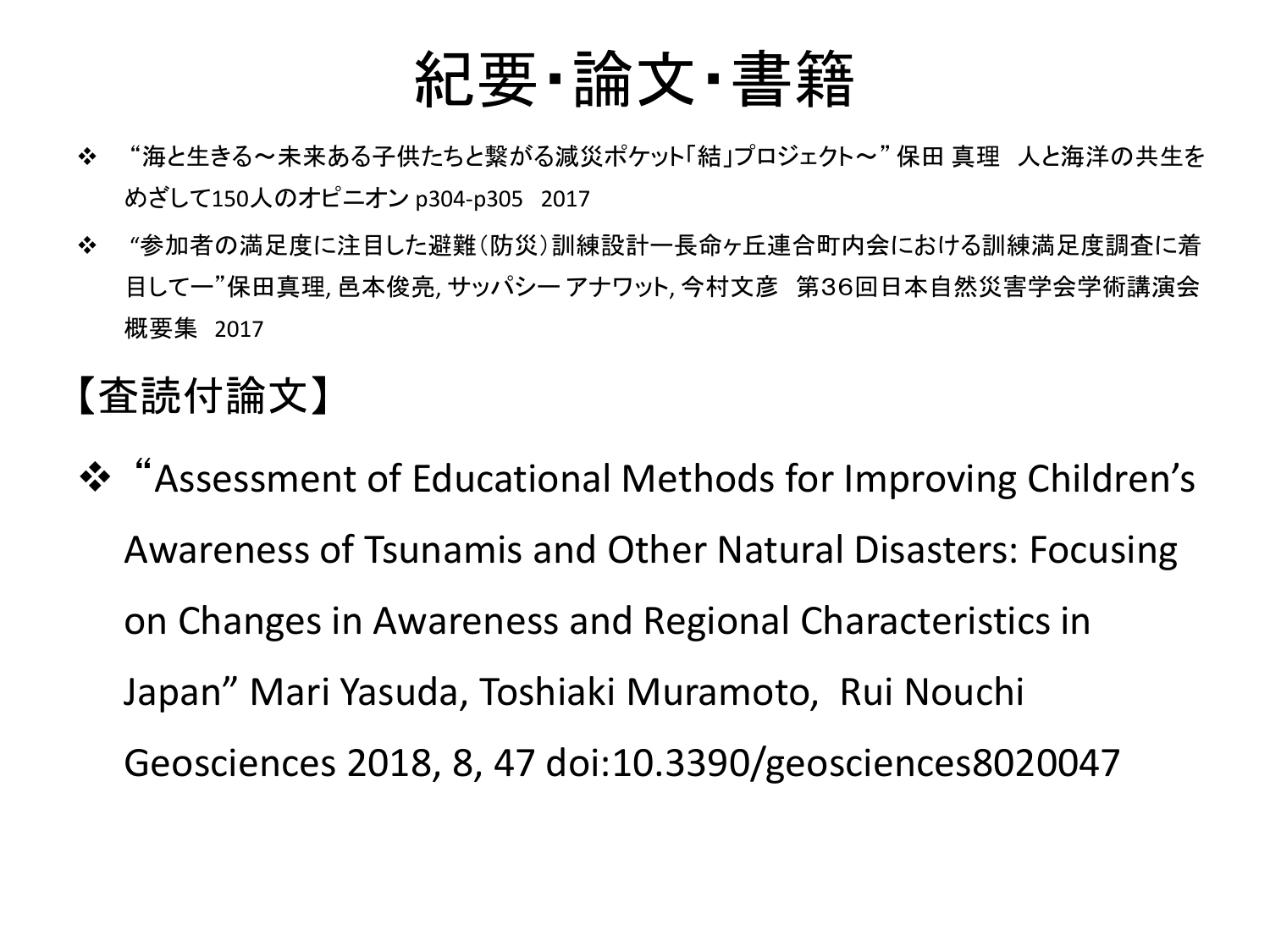## 研究開発:意識啓発ツール

- ❖ 2011 減災風呂敷(商標登録:第5507393号2012)
- 2012 減災風呂敷「結」(with 仙台放送)
- 2013減災絵本「リオン」(with 防災士会みやぎ)
- 2013 減災ポケット「結」(with 仙台放送)
- ◆ 2014 GENSAI POCKET Eng. (with 仙台放送)
- 2014 GENSAI BOOK SCHOOL(with 七郷中学校、七郷小学校、荒浜小学校)
- ❖ 2014 GENSAI POCKET Thai & Indonesia
- 2015 防災クリアファイル,地震・津波・防災グッズ編A4(with 東京海上日動)
- 2016 防災・減災スタンプラリー(with シヤチハタ(株))
- 2017 防災クリアファイル, 津波・防災グッズ編A5(with 東京海上日動)
- 2017 防災拭い 防災グッズ編 くまモン版(with(有)クワン)
- 2018 防災クリアファイル, 地震編A5(with 東京海上日動)
- 2018 Date fm サバ・メシ防災ハンドブック2018 ワークブック 監修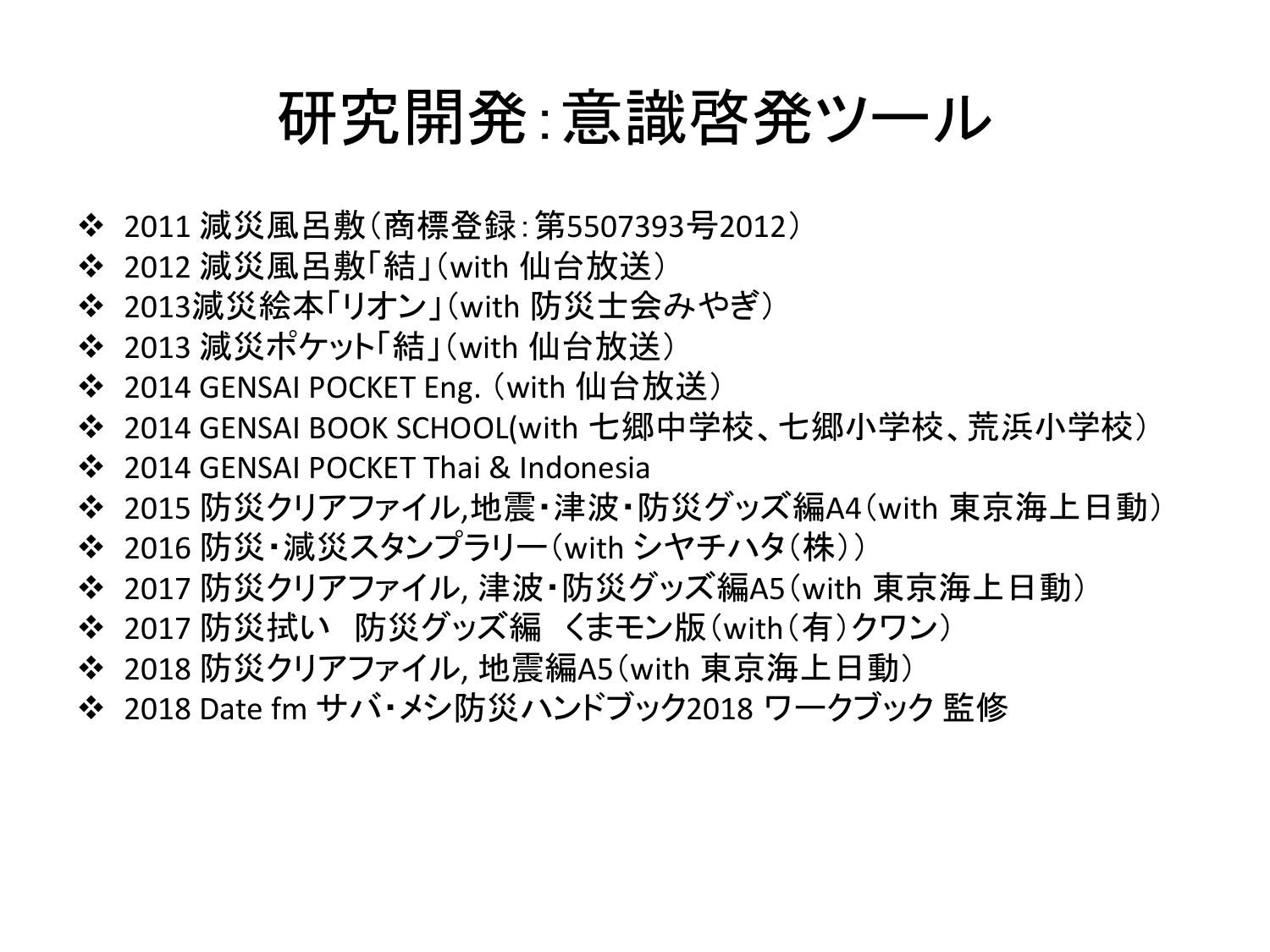## 市民向け講演会及びシンポジウムなどでの講演

- 2013.4.6 NPO日本防災士会 防災士会みやぎ
- ◆ 2013.4.13 仙台縁日
- 2013.6.4 NPOイコールネット
- ◆ 2013.10.17 仙台YMCA
- ◆ 2013.11.23 NHK松山 学ぼうBOSAI
- 2014.3.16 東北大学 片平レクチャー
- ◆ 2014.6.18 シングルライフウィメンズの会
- 2014.6.29 NPOおやじの会日本全国大会
- ◆ 2014.8.8 あしなが育英会インターンシッププログラム
- ◆ 2014.9.17 未来のとうほく創造フォーラム
- ◆ 2014.11.1 NHK松山 学ぼうBOSAI
- 2015.1.31 減災こども国際フォーラム
- 2015.2.7 減災ハッカソン
- ◆ 2016.1.31 親子で学ぼう減災
- 2017.1.21 大人も子どもも学ぼう仙台防災枠組み/結プロジェクト報告会
- 2017.2.25 防災・減災コンテスト
- ◆ 2017.3.12 仙台防災未来フォーラム2017
- ◆ 2017.7.22 岩沼市立玉浦小学校育成会防災キャンプ
- ◆ 2017.11.11 柏木市民センター防災講演会
- ◆ 2017.11.12 長命ヶ丘市民センター防災講演会
- ◆ 2018.2.4 岩沼市防災講演会
- ◆ 2018.2.25 福島県会津地域防災リーダー研修会
- 2018.3.3 福島県いわき地域防災リーダー研修会
- ◆ 2018.3.4 福島県郡山地域防災リーダー研修会
- ◆ 2018.3.17 日本防災士会・災害科学国際研究所共催防災研修会
- ◆ 2018.3.25日本防災士会 -災害科学国際研究所共催防災研修会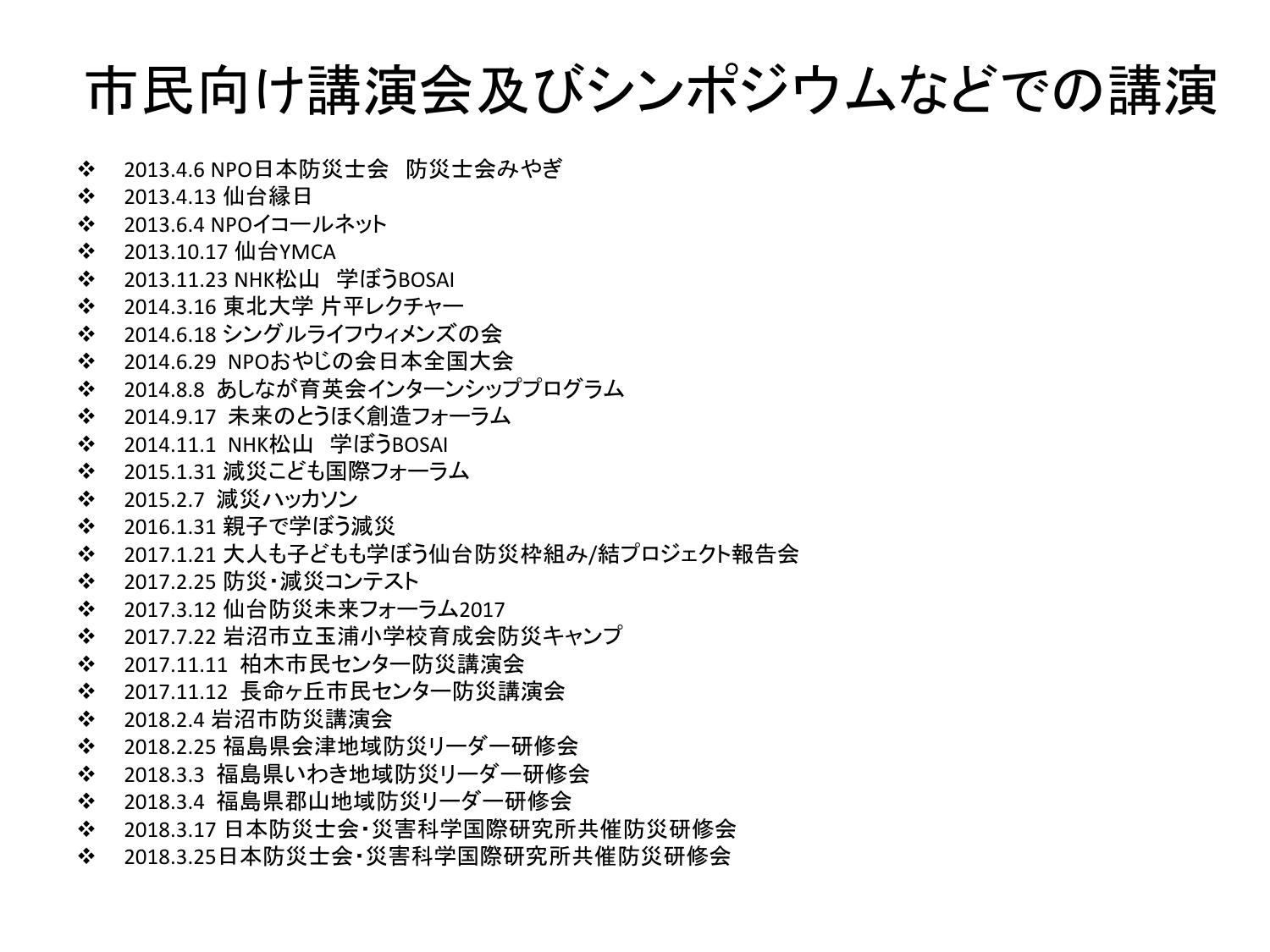## 学校を中心とした社会活動(平成25年度)

- 2013.5.11 減災意識向上のための出前授業 東京都世田谷区立桜小学校
- 2013.7.1 減災意識向上のための出前授業 東京都大島町立つつじ小学校・ つばき小学校
- 2013.7.2減災意識向上のための出前授業 東京都大島町立さくら小学校
- 2013.8.23 減災意識向上のための出前授業 仙台市立七郷中学校
- 2013.10.23 減災意識向上のための出前授業(サバメシ)七郷中学校 2013.11.21 減災意識向上のための出前授業 仙台市立高森小学校
- 2013.10.29-30 減災意識向上のための出前授業 多賀城市立天真小学校
- 2013.11.21減災意識向上のための出前授業 NHK松山防災フェア
- 2013.11.21減災意識向上のための出前授業 仙台市立高森東小学校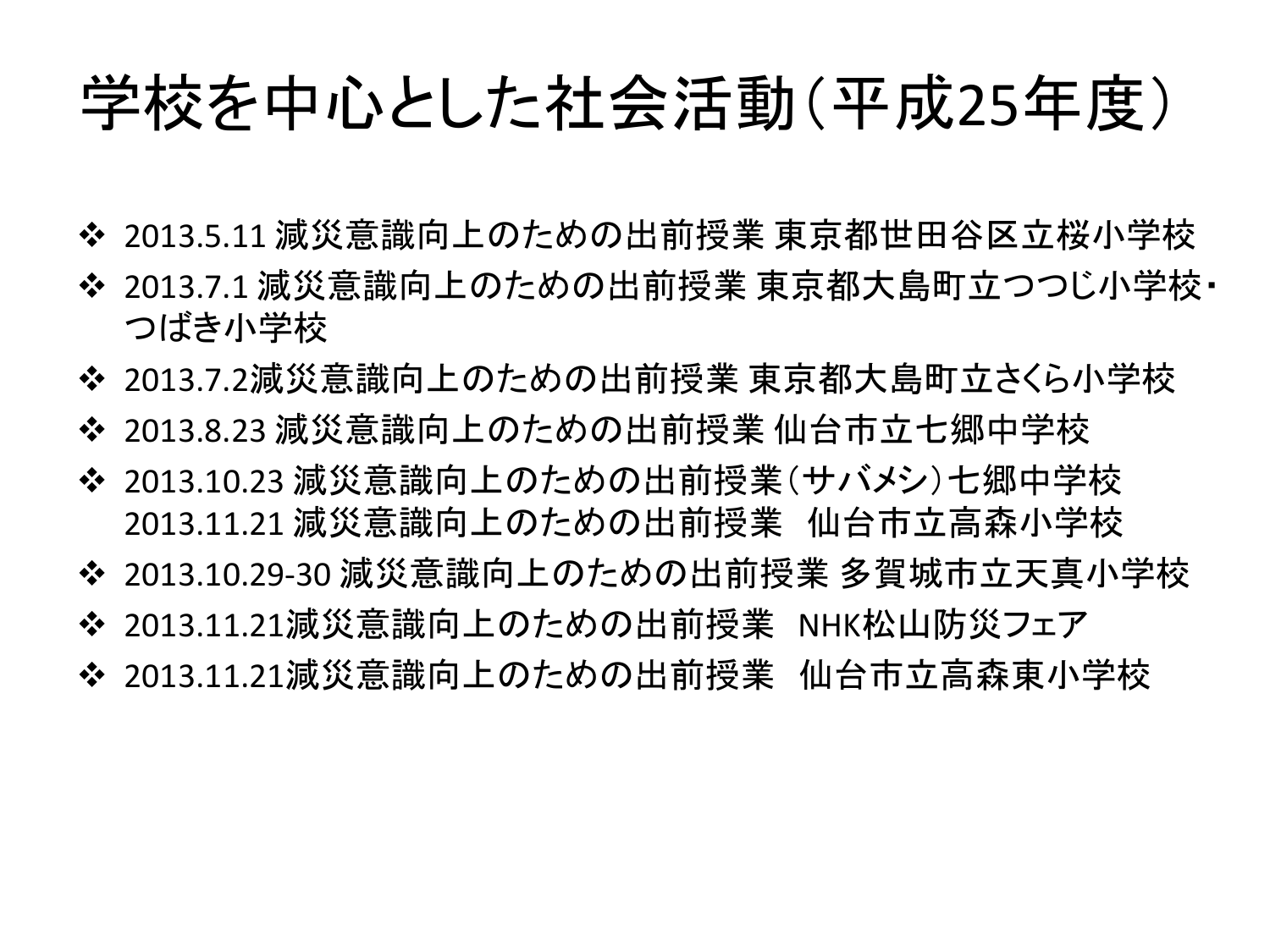## 学校を中心とした社会活動(平成26年度)

- 2014.6.4 角田市立横倉小学校
- 2014.6.5 栗原市立一迫小学校
- 2014.6.12 仙台市立東長町小学校
- 2014.6.13 仙台市立高森小学校
- 2014.6.28 仙台市立木町通小学校
- 2014.7.1 仙台市立長町小学校
- 2014.7.3 大郷町立大郷小学校
- 2014.7.7 多賀城市立多賀城東小 学校
- ❖ 2014.7.8 仙台市立鹿野小学校・七 郷小学校
- 2014.7.9 仙台市立鶴ヶ丘小学校・ 根白石小学校
- 2014.7.10 仙台市東六番丁小学校
- 2014.7.11 大崎市立川渡小学校
- ◆ 2014.7.15山口県周防大島城山小 学校
- 2014.7.17 大和町立小野小学校
- 2014.9.2 白石市立白石第一小学 校・斎川小学校
- 2014.9.3 大崎市立古川第五小学 校・岩出山小学校
- ❖ 2014.9.4 仙台市立宮城野小学校・ 荒浜小学校
- 2014.9.5石巻市立中里小学校・和 渕小学校
- 2014.9.9 石巻市立向陽小学校
- 2014.9.11 東松島市立大曲小学校
- 2014.9.12 大崎市立西大崎小学 校・下伊場野小学校
- 2014.9.16 白石市立福岡小学校
- 2014.9.18仙台市立鶴が丘小学 校
- 2014.9.19 仙台市立沖野東小学 校
- 2014.9.29 川崎町立川崎第二小 学校・蔵王町立遠田小学校
- 2014.9.30 気仙沼市立九条小学 校・大谷小学校
- 2014.10.1 登米市立中津山小学 校・南方小学校
- 2014.10.2 加美町立広原小学校
- 2014.10.3 富谷町立あけの平小 学校
- 2014.10.7 石巻市立広渕小学校
- 2014.10.15 大崎市立清滝小学 校
- ◆ 2014.10.16 仙台市立幸町小学 校
- 2014.10.29 石巻市立万石浦小 学校
- ◆ 2014.10.30 栗原市立志波姫小学 校・
- 2014.10.31 石巻市立鹿又小学校
- 2014.11.4 丸森町立大張小学校
- 2014.11.5 亘理町立荒浜小学校
- 2014.11.11 仙台市立高森東小学校
- 2014.11.23 仙台市立長町南小学校
- 2014.11.13 仙台市立将監西小学校
- 2014.11.17 仙台市立南材木町小学 校
- 2014.11.18 多賀城市立山王小学校
- 2014.11.19 登米市立柳津小学校
- 2014.11.21 仙台市立高森小学校
- ◆ 2014.12.2 石巻市立釜小学校・石巻 市立開北小学校
- 2014.12.5 石巻市立湊小学校・気仙 沼市立階上小学校
- 2014.12.9 仙台市立川平小学校
- 2014.12.10 丸森町立丸森小学校
- 2014.12.12 仙台市立鶴谷東小学校
- 2015.1.13 岩沼市立玉浦小学校
- 2015.1.19 南相馬市立太田小学校
- ❖ 2015.1.20 白石市立越河小学校・大 平小学校
- ❖ 2015.1.22 気仙沼市立面瀬小学校・ 松岩小学校
- 2015.2.3 仙台市立中野栄小学校
- ◆ 2015.2.20 山元町立坂元小学校
- ◆ 2015.2.26 白石市立白川小学校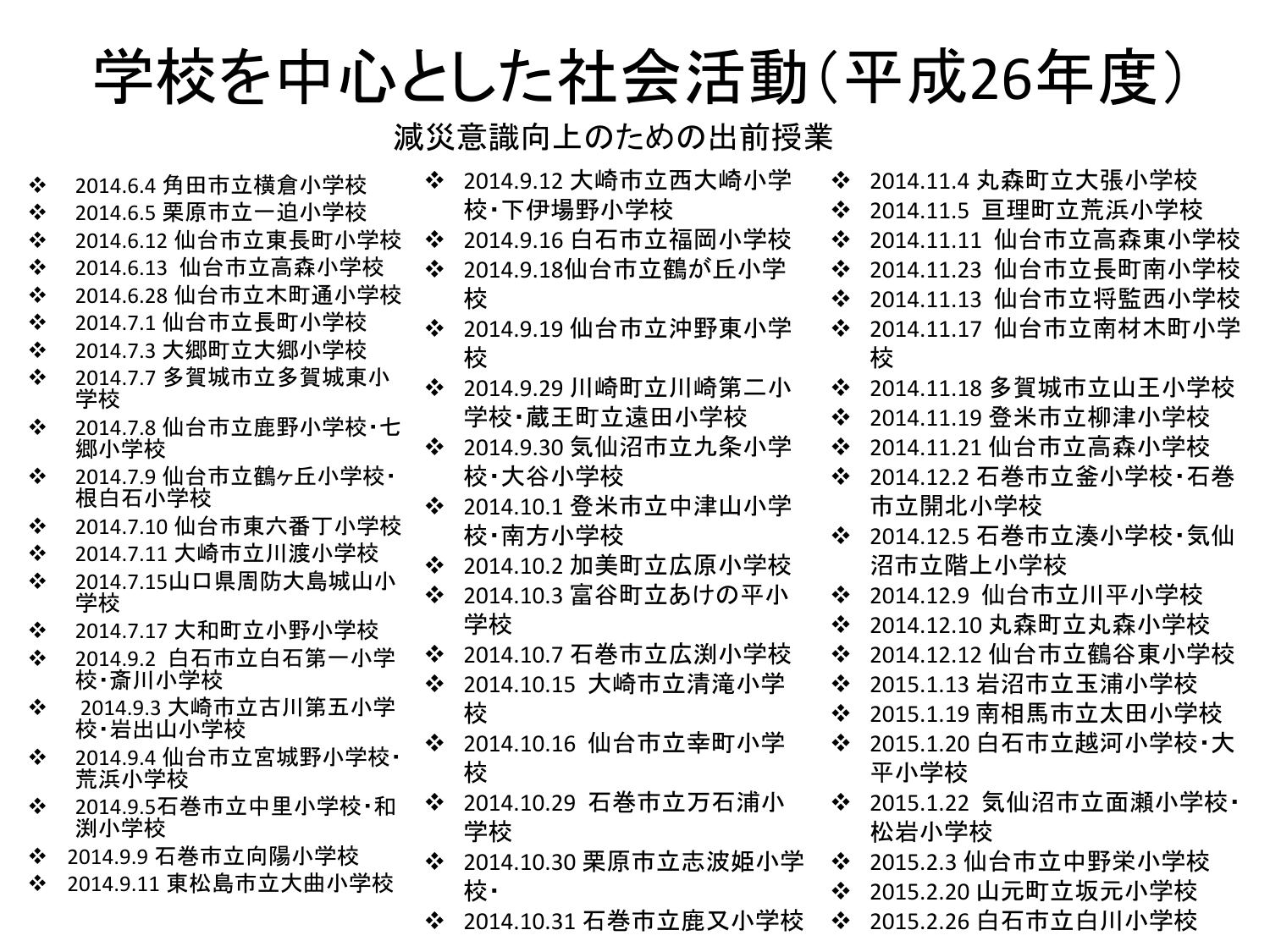学校を中心とした社会活動(平成27年度)

- 2015.6.1 仙台市立松森小学校 ◆ 2015.6.9 棚倉町立棚倉小学校 ◆ 2015.6.23 仙台市立根白石小学校 仙台市立東六番町小学校 2015.7.2 仙台市立榴岡小学校 2015.7.7 郡山市立芳賀小学校 2015.7.8 南相馬市立高平小学校 2015.7.10 南三陸町立入谷小学校 2015.7.14 いわき市立永崎小学校 2015.7.15 仙台市立鶴が丘小学校 2015.8.28 仙台市立寺岡小学校 ◆ 2015.9.2 会津若松市立東山小学校 2015.9.7 福島市立清明小学校 2015.9.8 南会津町立荒海小学校 2015.9.9 栗原市立栗駒小学校 2015.9.16 仙台市立住吉台小学校 2015.9.17 美里町立不動堂小学校 ◆ 2015.9.28 仙台市立北中山小学校 2015.9.29 仙台市立鶴が丘小学校 2015.10.15角田市立東根小学校
- ◆ 2015.10.27 仙台市立南材木町小学校
- ◆ 2015.10.31 大阪市立東粉浜小学校
- 201511.11 登米市立加賀野小学校
- ◆ 2015.11.12 石巻市立鮎川小学校
- ◆ 2015.11.18 仙台市立東四郎丸小学校
- 2015.11.19 仙台市立折立小学校
- ◆ 2015.11.25 仙台市立上杉山通小学校
- ◆ 2015.11.26 名取市立ゆりが丘小学校
- ◆ 2016.1.15 兵庫県三木市立平田小学校 三木市立三木中学校
- 2016.2.2 仙台市立八本松小学校
- ◆ 2016.2.4 仙台市立長町南小学校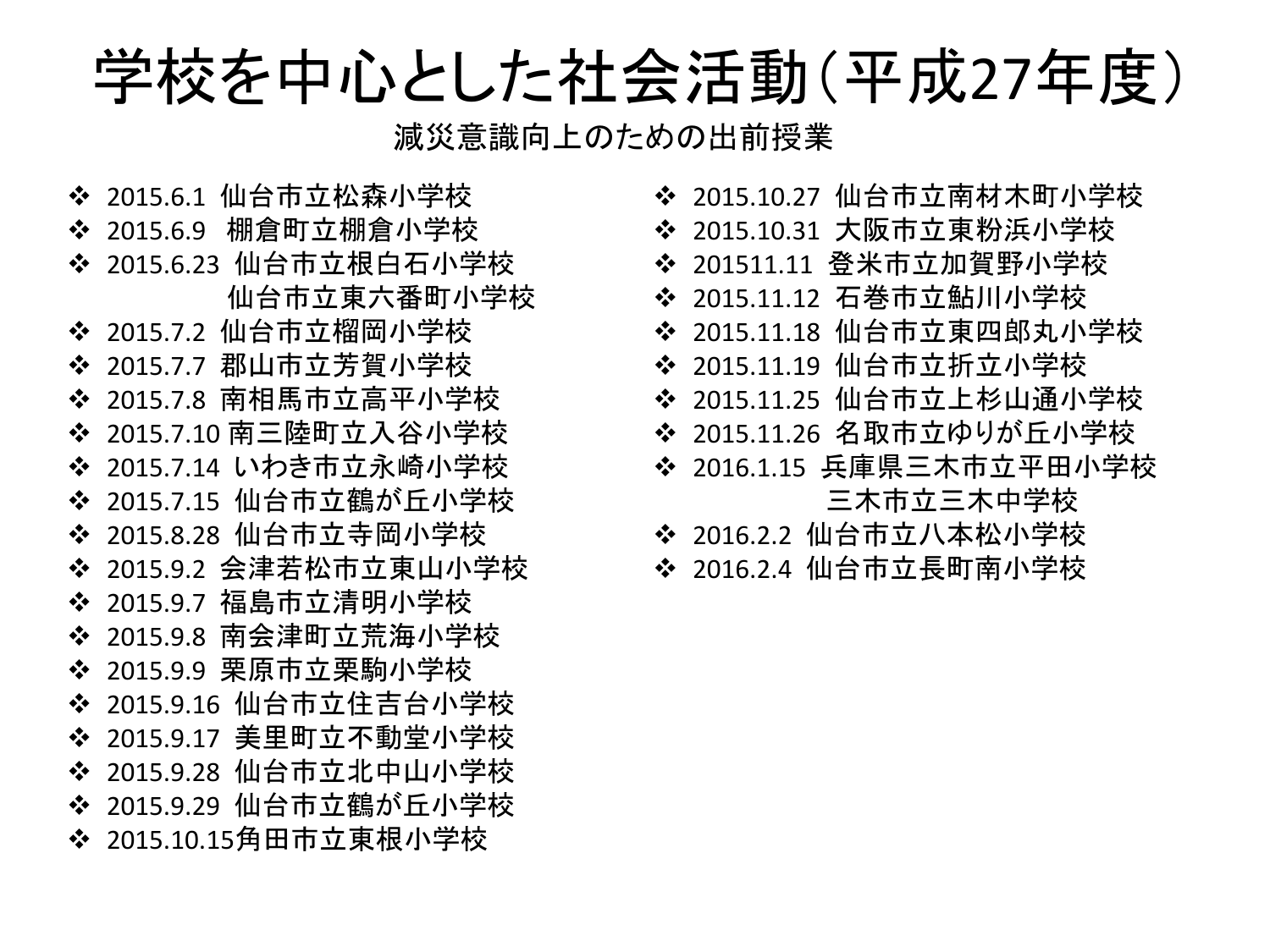学校を中心とした社会活動(平成28年度)

- ◆ 2016.6.14 仙台市立松森小学校 2016.6.16仙台市立長町南小学校 ◆ 2016.6.28 福島市立佐倉小学校 2016.7.4 古殿町立古殿小学校 ◆ 2016.7.7 仙台市立上杉山通小学校 2016.7.12 仙台市立鶴が丘小学校 ◆ 2016.7.13 鮫川村立鮫川小学校 ◆ 2016.7.14 雫石町立雫石小学校 2016.7.15 仙台市立福室小学校 2016.7.19 仙台市立川前小学校 2016.9.1 いわき市立久之浜第一小学校 ◆ 2016.9.7 南会津町立舘岩小学校 2016.9.27 栗原市立志波姫小学校 ◆ 2016.9.28 利府町立しらかし台小学校 2016.9.29 仙台市立中野栄小学校 ◆ 2016.10.4 奥州市立衣川小学校 2016.10.5 大船渡市立猪川小学校 2016.10.7 南三陸町立入谷小学校 2016.10.12 南相馬市立八沢小学校 2016.10.13 美里町立不動堂小学校
- ◆ 2016.10.18 角田市立東根小学校
- ◆ 2016.10.19 登米市立柳津小学校
- 2016.10.25石巻市立鮎川小学校
- ◆ 2016.10.26 仙台市立虹の丘小学校
- ◆ 2016.11.10 猪苗代町立猪苗代小学校
- ◆ 2016.11.15 仙台市立長命ヶ丘小学校
- 2016.11.16 花巻市立笹間第二小学校
- ◆ 2016.11.17 仙台市立折立小学校
- 2016.11.28 宮古市立藤原小学校
- 2016.11.29 普代村立普代小学校
- 2016.12.7 仙台市立北中山小学校
- 2017.1.12 岩沼市立玉浦小学校
- ◆ 2017.1.17 兵庫県三木市立三樹小学校
- ◆ 2017.1.26 和歌山県海南市立日方小学校
- ❖ 2017.1.27 和歌山市立高松小学校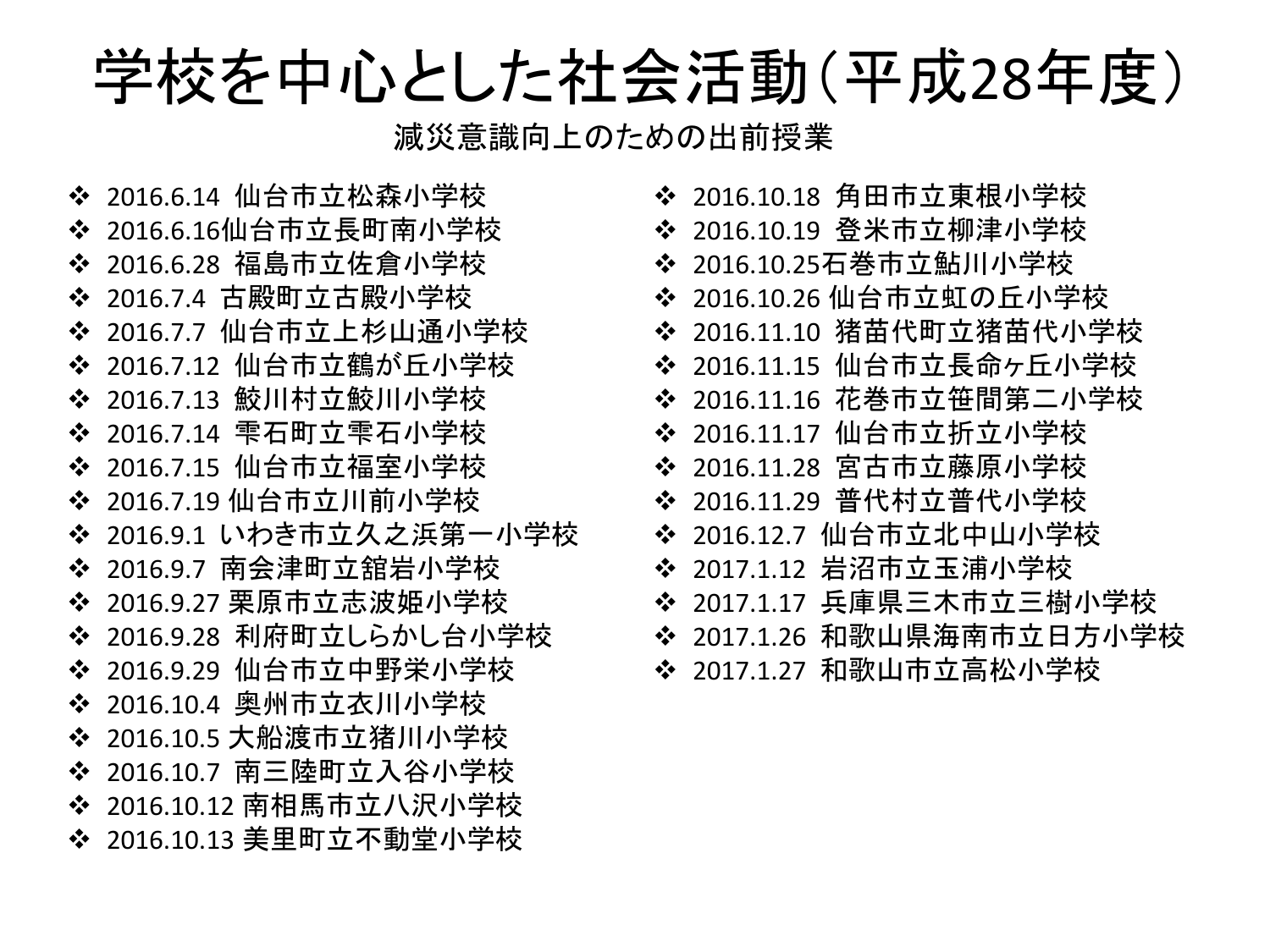学校を中心とした社会活動(平成29年度)

- ◆ 2017.6.13 仙台市立松森小学校
- 2017.6.19 仙台市立大和小学校
- 2017.6.23 只見町立明和小学校 ❖ 2017.6.27 福島市立佐倉小学校
- ◆ 2017.6.28 いわき市立江名小学校
- 
- ◆ 2017.6.30 須賀川市立大東小学校
- 2017.7.6 気仙沼市立鹿折小学校
- ◆ 2017.7.11 仙台市立泉ヶ丘小学校
- 2017.7.12 相馬市立大野小学校
- 2017.7.18 栗原市立一迫小学校
- ◆ 2017.7.19 仙台市立鶴ヶ丘小学校
- 2017.8.29 一関市立永井小学校
- ◆ 2017.9.11 会津坂下町立坂下東小学校 2017.9.12 石巻市立北上小学校
- 2017.9.14 多賀城市立八幡小学校
- 2017.9.25 一戸町立一戸南小学校
- ◆ 2017.9.26 仙台市立長命ヶ丘小学校
- ◆ 2017.10.3 登米市立北方小学校
- 2017.10.16 山田町立山田北小学校
- 2017.10.17 遠野市立土淵小学校
- 2017.10.19 大崎市立岩出山小学校
- ◆ 2017.10.25 仙台市杜のひろば
- ◆ 2017.11.6 白河市立白河第四小学校
- ◆ 2017.11.10 陸前高田市立横田小学校
- 2017.11.14 仙台市立桂小学校
- 2017.11.16 仙台市立折立小学校
- 2017.11.22 蔵王町立遠刈田小学校
- 2017.11.29 葛巻市立葛巻小学校
- 2017.11.30 多賀城市立多賀城東小学校
- 2017.12.5 福島市立余目小学校
- 2017.12.7 尾花沢市立福原中学校
- 2017.12.15 松島町立松島第二小学校
- ◆ 2018.1.17 兵庫県三木市立平田小学校
- 2018.1.22 仙台市立将監小学校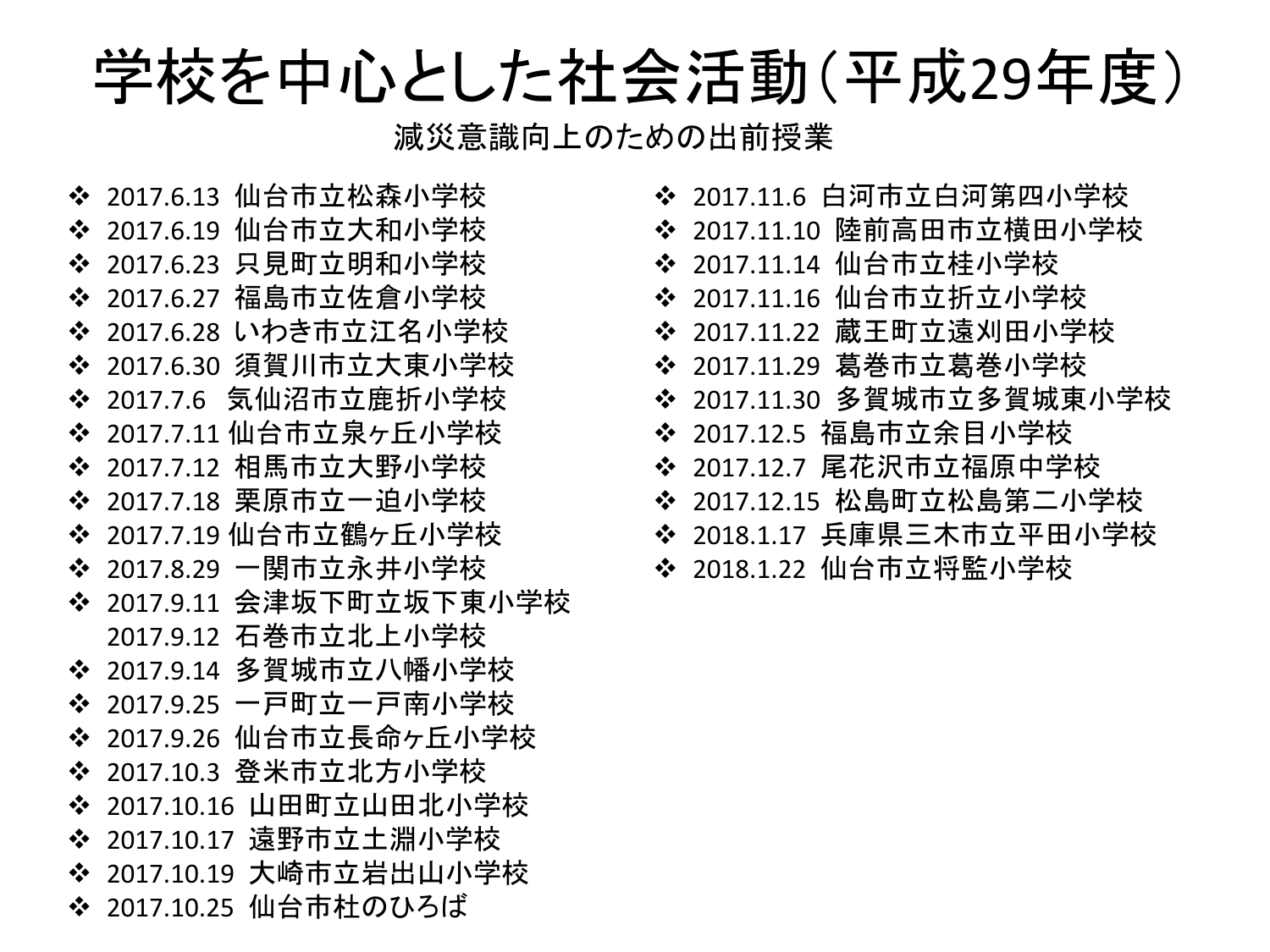受賞

#### 第3回ジャパンレジリエンスアワード 最優秀賞(みんなの防災手帳) 第4回ジャパンレジリエンスアワード 金賞(減災ポケット結プロジェクト)

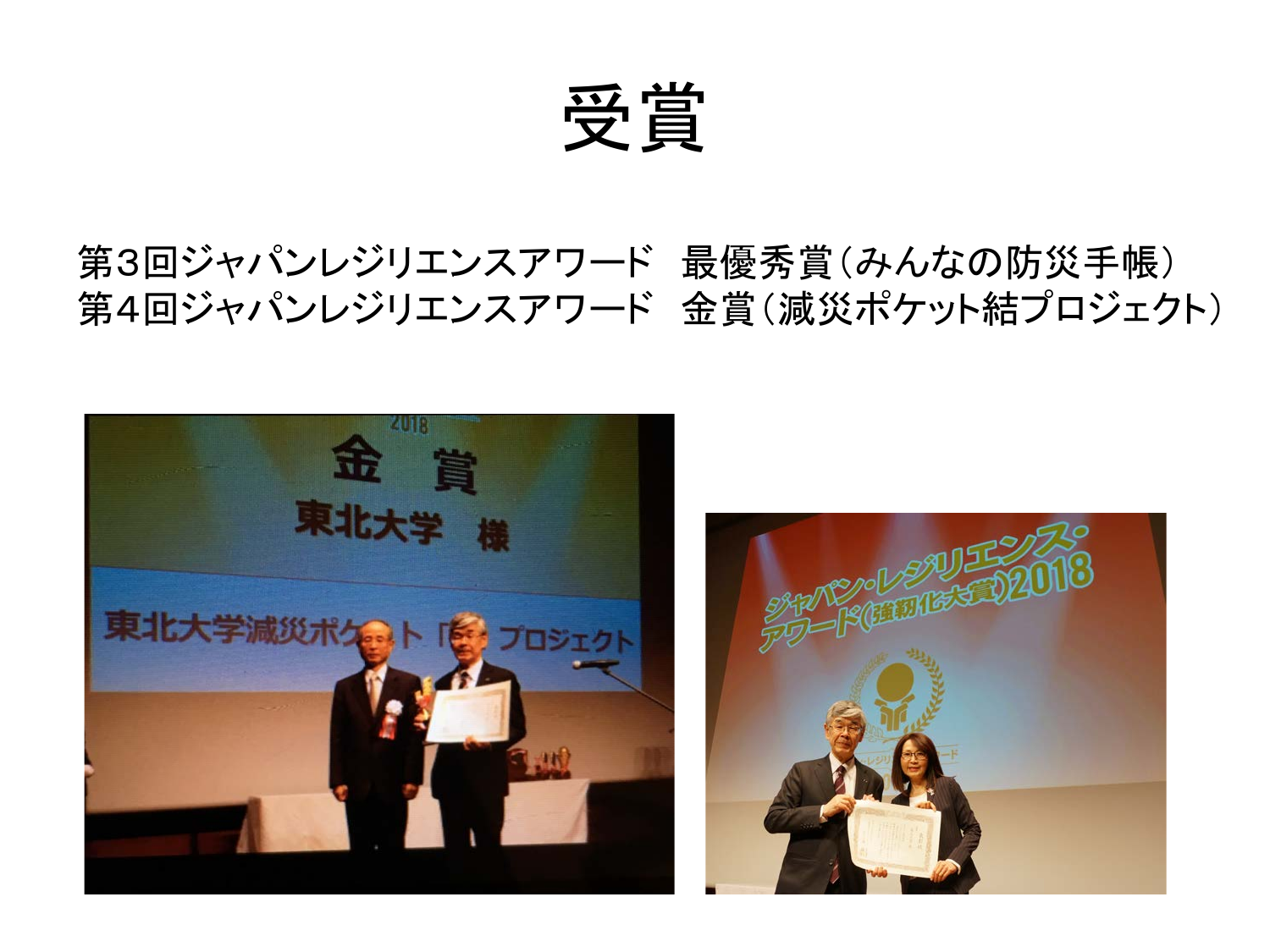

- ◆ 2014.8.26-30 フィリピン パロ1小学校・タクロバン1小学校・タナ ウアン2校
- ◆ 2014.6.17 タイ王国 プーケット Pluk Panya Municipal School· Ban Kalim School
- 2014.6.20 タイ王国 Satit Bilingual School of Rangsit Universy・ Samsen Wittayalai School
- ◆ 2015.1.26-27 アメリカ合衆国 ヒロ カピオラニ 小学校・ケアウカ ハ小学校
- ◆ 2015.12.8 タイ王国 プーケット Ban Kalim School Rajapra janugroh School
- 2015.12.9 タイ王国 ピピ島 Ban Leamtong School
- 2016.11.21 インドネシア共和国 Beurawee小学校・Lambaro Neujid小学校